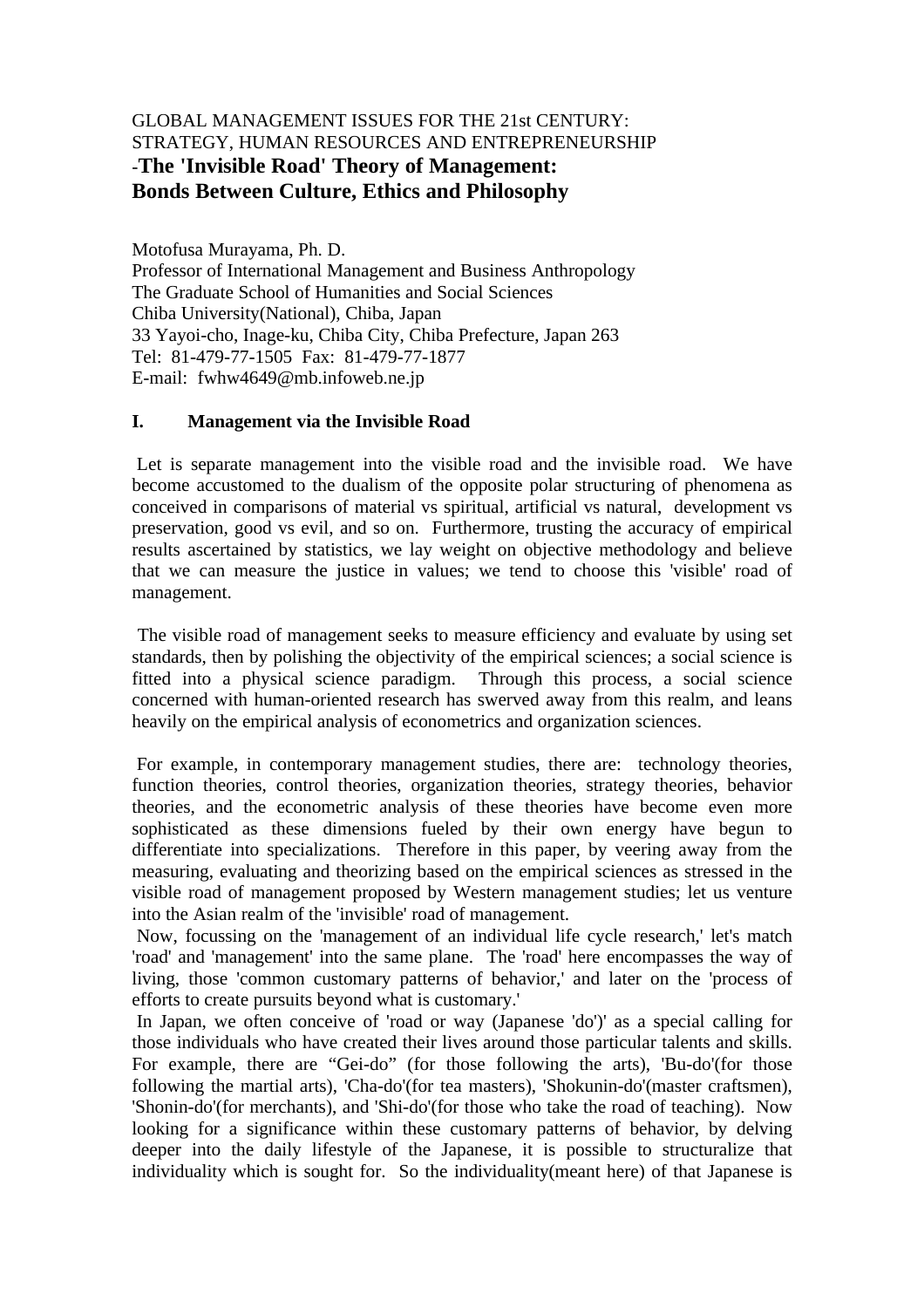that 'plus something' that is added to that customary daily pattern of living. And that customary daily pattern of living is the sum of the learning and developing process that anyone can go through; however, as in 'Gei-do'(way of the artist), the individual having mastered these customary daily patterns has transcended to a higher creative plane in 'Yuragi'(peace of mind).

 So this 'do'/road' said simply is that higher polished realm of 'Yuragi' reached through one's efforts after having achieved that customary daily living pattern. Said in another way, that traditional type of individualism which Japanese seek is encompassed in the charismatic power of that person whose spirit and body have fused after having mastered those daily patterns, then has transcended them to that higher plane. Then again, the Japanese way to express his individualism is not through direct revelation but in that hidden energy of movement in 'Yuragi' as revealed in the message expressed in the fused spirit and body movements. So we can point out that the individualism symbolized by the conception of 'do'/road' is the possessor of 'Yuragi.'

 At times this writer also refers to 'Yuragi' as 'Peace equals freedom and adaptability.' One who has mastered 'Yuragi' is aware of how to break away from life's daily routine in 'play.' For example, now as we look toward the 'Era of Deregulation,' whether we have this 'creative pattern of play amidst one's convictions' is a theme that has been thrown up for all Japan to ponder. Heretofore, repressing individualism and leaning too far on promoting uniformity; toward revitalizing Japan we present this theme of how to structuralize the management of 'Yuragi' as a solution.

 The purpose to consider 'do'/road' and 'management' with the same significance in this paper, is to find the 'road' within the man in management and verify the 'potential to establish management road.' As a result, this will lead to a review of the conceptual framework of management study. From the limits of the visible road of management, it would seem that the new structuralization of the invisible road of management, of its recognition theory, policy theory, behavior theory, and values theory may seem new at first however, it is possible to refer to this as a returning to ancient studies and a reviewing of archeology. We can hypothesize that the synchronous relation of road and management is similar to the cosmological existence within the unconsciousness of human beings.

 Regarding the bilateral relations of invisible road and invisible management, both have the (l) daily pattern of practice and are tied together at the (2) origin of life level(natural form of 'Yuragi') which becomes the logic of the action source.

 Then again, daily life itself is management theory; innovation of 'Yuragi' is the outward appearance of living management and creating 'Yuragi' is the appearance of life's management creation. In such a management theory, all life's origin is conceived therein. Therefore, 'management is road,' 'road is management' and when we believe in that synchronous relation from past, present and toward the future, then we humans can live in symbiosis with earth and even sense the cosmos.

 In our theory hypothesis, the content of 'road equals management' is made up of 'culture,' 'ethics,' and 'philosophy' and their values network and those networkers are the 'managers of road,' in other words(let's call them), 'bonders(those who tie)' of 'culture,' 'ethics,' and 'philosophy.'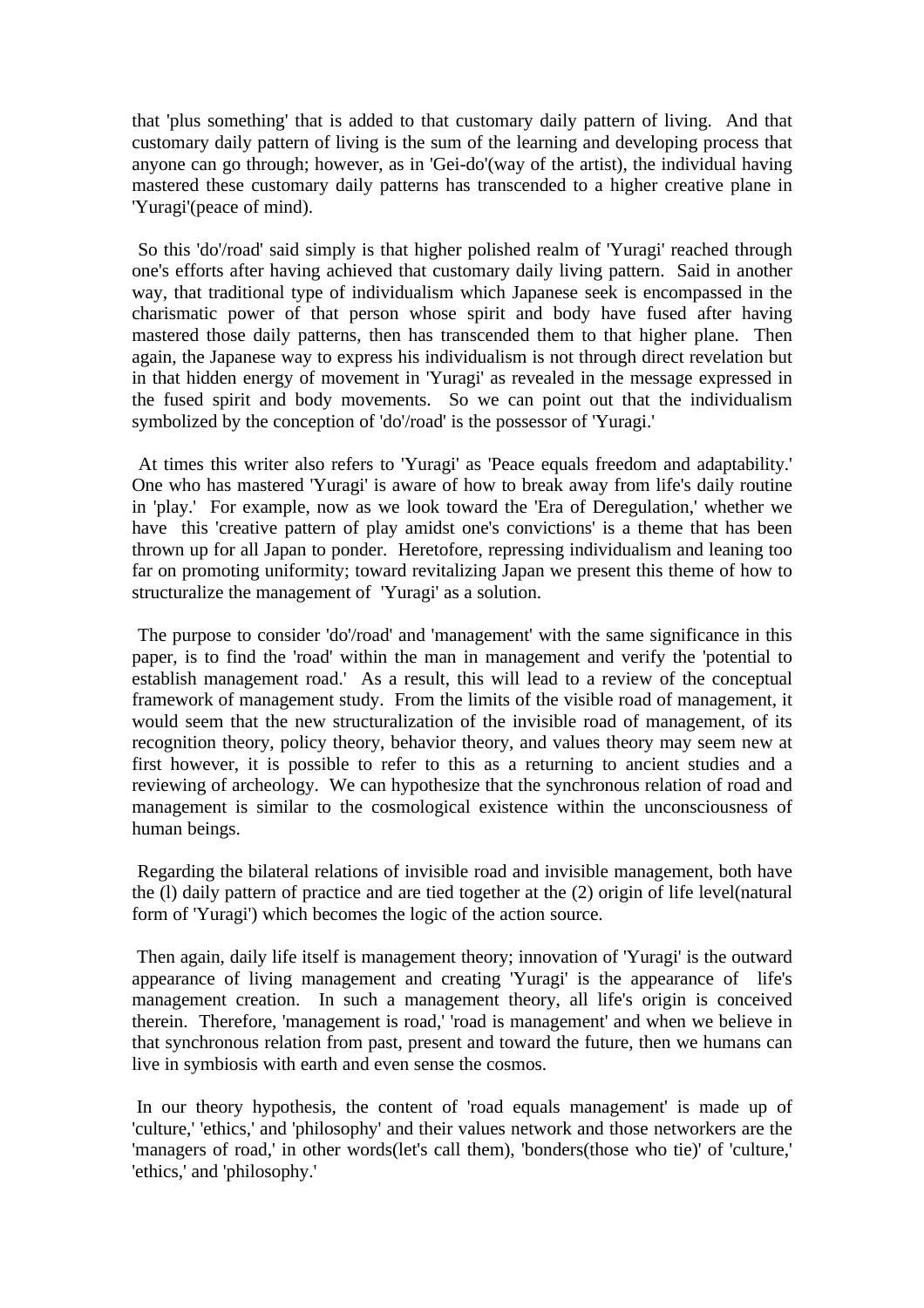Of course, we must clarify this conception of 'culture,' 'ethics,' and 'philosophy' of the invisible road of management, define each element and their overall relationships and the significance of such management studies. However, let's set this problem aside for another discussion and hasten on by simply presenting the following guideline:

- (1) 'Culture' is the structure of thinking and behavior
- (2) 'Ethics' consists of inner behavioral norms
- (3) 'Philosophy' adheres to the fundamentals

 The overall relations of the three conceptions of 'culture,' 'ethics,' and 'philosophy' will be verified in the one bond(management convictions belt, pseudo-religious dimension) conception of the invisible road of management.

 Of course, needless to say, the definitions of these three conceptions are certainly diverse. Here focussing only on the essentials: implementing research methodology developed from past studies, after 'theory,' 'practice,' and 'basic research' of management are set into complex forms, the results are:

- (4) 'Culture' encompasses 'ethics'
- (5) 'Philosophy' transcends 'culture'
- (6) 'Ethics' must 'suffer' by 'culture' and 'philosophy'

 Now let's set these above three theoretical hypothesis-type basic conceptual models into contemporary corporate phenomena. Then an inference can be made from actual corporate behavior of management ethics formed by the bonds of culture, ethics and philosophy. Now while implementing this new methodology discussed here, let's analyze this management theory. Furthermore, this research methodology is enriched by the cooperation of both Japanese and foreign practitioners and researchers with varied individual scientific interdisciplinary approaches and has then transcended those interdisciplinary endeavors in a trial research experiment.

 Here we will focus on actual problems in Japan regarding recent corporate crimes and executives' corporate ethics. By implementing the 'Bonds of culture-ethics-philosophy' model we will analyze this pathological phenomena in Japanese corporations.

 Hence, one of the paper proposals the 'Invisible road of management' will be thrown into relief through the actual problems of corporate behavior, the political realm and society.

## **II. Origins of Japanese Corporate Crime**

 As we look at Japanese corporate crime, let's analyze these problems by the relations of three concepts: (1) corporate ethics, inferred by focussing on the psychology of those executives, (2) corporate culture, the environment that has nurtured that corporate crime and (3) basic structure, that structure which supports the corporation and the underlying capitalistic philosophy.

 In recent years, the following types of Japanese corporate crimes have been reported: robbery within business operations, breach of trust incidents(lately very conspicuous are granting profits illegally), bribery and tax evasion. While introducing cases of Japanese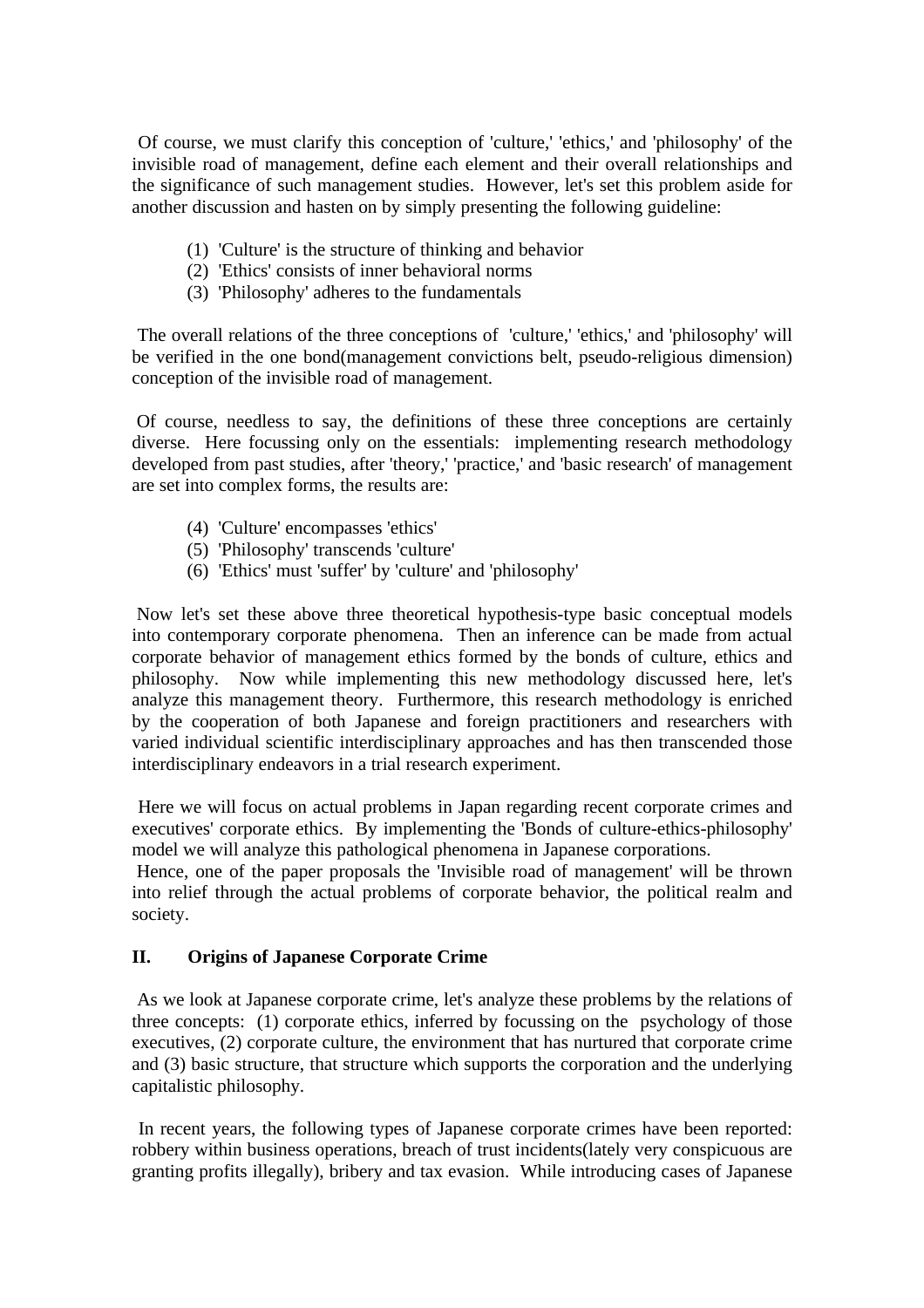corporate crime we will consider the similar aspects from the standpoint of corporate ethics and cultural environment and then generalize from a management philosophical perspective the existing order of management convictions and thereby make a proposal for future guidance. The research methodology includes interview surveys and frequent intensive discussions.

 In particular, we had the opportunity to learn from former chief prosecutor, Yoshinaga, Keisuke who spent many hours at our research meetings. The following is a summary of his experiences in handling cases of Japanese corporate crime.

(1) The company, in particular the large corporation has a social and public existence; the staff within these corporations have a social mission and heavy responsibilities toward the society however, when companies begin to adhere to only profit-making they cast aside that aforesaid mission and proceed to break the law. This is the first source of corporate crime. For example, as symbolized by the 'bubble economy,' corporations rushed toward profit-making, followed by a decline in corporate morals which led to criminal behavior.

(2) Crimes are also likely to occur where the president is surrounded by 'Yes-people' staff who can't say 'no' when the president makes unfair or improper demands. Then again, there are criminal cases, where the subordinate can easily get permission from the superior in business practices which might be unlawful but would be profitable for the company.

(3) There are many cases where the roots of crime are set in activity to accumulate hidden reserves. These hidden reserves are for purposes of tax evasion, illegal contributions to politicians and bribery. Then too, cases concerning Business Code #494 'Company disturbances involving bribery funds' and those of presidents' embezzling funds for private purposes are also frequent. Furthermore, there was a case whereby a great amount of bribery funds was raised by using the company's foreign subsidiary.

 So as can be note from the summary, the keywords for origins of Japanese corporate crime are 'Profit-seeking actions,' 'Yes-people staff,' and 'Building hidden reserves.'

 Furthermore, in recent cases of corporate lawsuits involving the chairman there are three environmental aspects:

(1) 'Companies which harbor various conflicts'

 Where there are conflicts between various factions, factions competing for their own benefits are prone to break corporate rules and act illegally.

(2) 'Companies whose scandals have been reported in the media'

 The presidents of those companies reported in the media for economic crimes and bribery incidents have broken corporate rules and acted illegally and will be targets for public demonstrations.

(3) 'Companies where the president is dictator-like and makes all the decisions'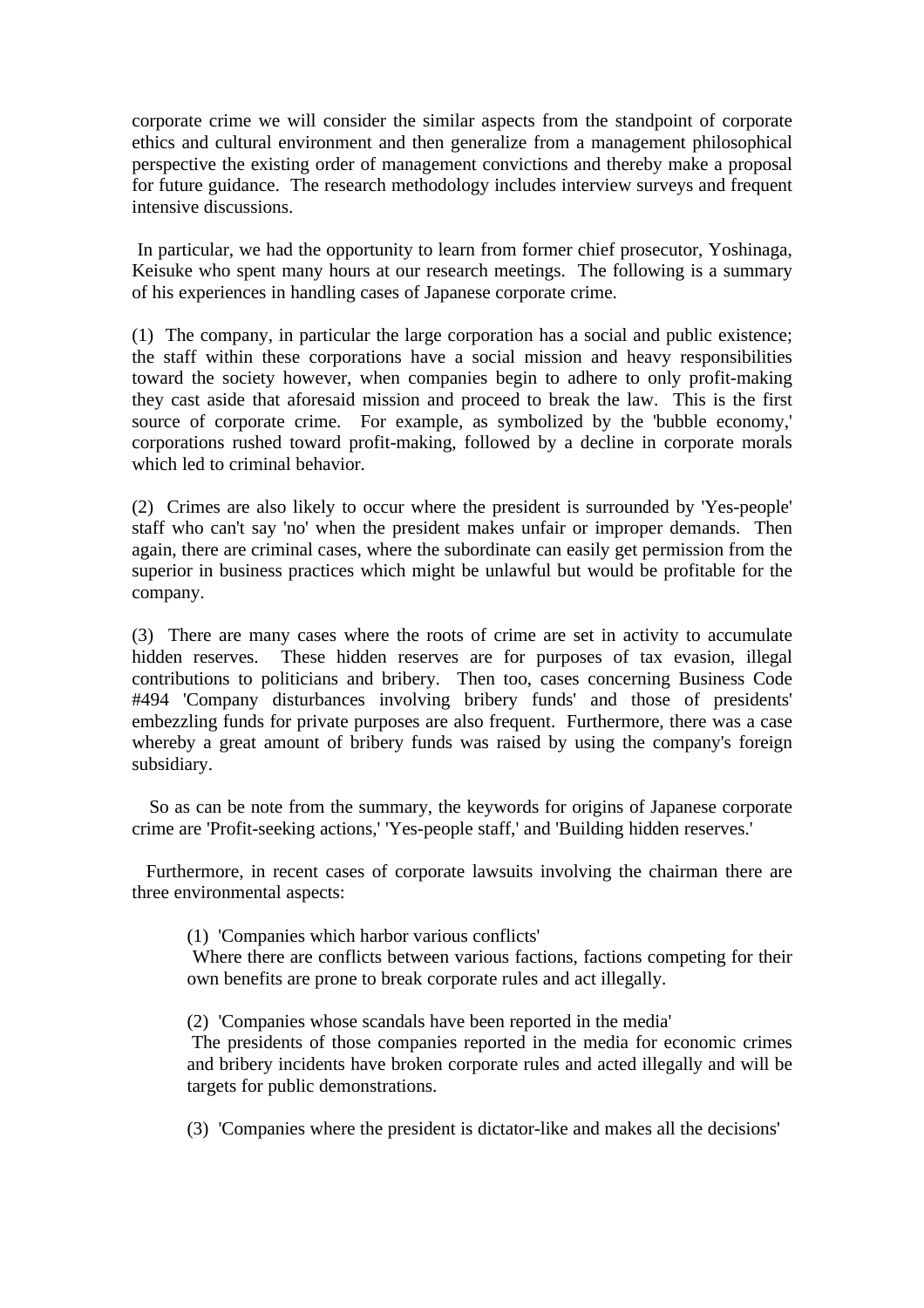Under a dictator-like president, corporate management can become loose and sloppy, decision making unrestricted by the realm of rational management endeavors increases the potential to break rules and commit illegal acts.

 Where the sources of origin of corporate crime and corporate lawsuits involving chairmen overlap, between corporate inner environment and outer environment the direction of the public information dispensing system and corporate socialization and democratization can be noted. In other words, the propriety of corporate social existence and the realities of corporate governance theory are being called into question.

 We can note here that Japanese corporate culture does not promote democratic and fair participation according to ability, and as a group, displays a reverse efficiency of system rationalism. In other words, the corporate culture is hindering corporate growth and it is obvious that the organizational culture as it exists now must be overhauled and restructured.

# **III. Invisible Good and Evil**

 When 'Corporate culture' is reconsidered as a certain organizational culture(culture of a company), towards the final integration, problems of corporate actions reflected in strategy and policy making can be recognized. A reckless type of management marked by short term profit making, raising hidden reserves or stressing private advantages instead of the overall good, will call into question the 'corporate ethics.'

 In this way, within the psychological make up of the executive regarding the organization to which he belongs, his individual 'thinking and pattern of actions'(company culture) can be clearly seen. And furthermore, this unit of organizational culture reaches up to the 'national' level including 'individual' and 'company' and 'system'(law, etc.) and consists of a 'multi-layered plurally-related structure.'

This cultural configuration of multi-layers and complex relations pierces through 'nation,' 'individual,' 'society,' 'system,'(customs, laws, etc.) and up to now has determined the good and evil of profit principles. And when profit principle set as good by the culture, is labeled as a corporate crime, in that instant the good in management turns into evil profit principles. Good and evil passes between the inner invisible road of management and the visible road of management.

 For profits to make the standard of being legitimate, the 'invisible' environment is enwrapped within as values more so than the 'visible' money. With the environment as management resource, for the corporation to continue, the non-countable realm (that realm of mutually cognizant trust relations between subject and object) is internalized and the direction is determined by the development of management ability and philosophical structure.

 At present, the bureaucracy and corporations are aimlessly wandering management entities. The primary factor here is that the Japanese-style corporate freedom and the bureaucratic-type 'ability-ism' have been stretched to their limits. Still remaining within Japanese organizational culture is the legacy of feudalism; contemporary Japanese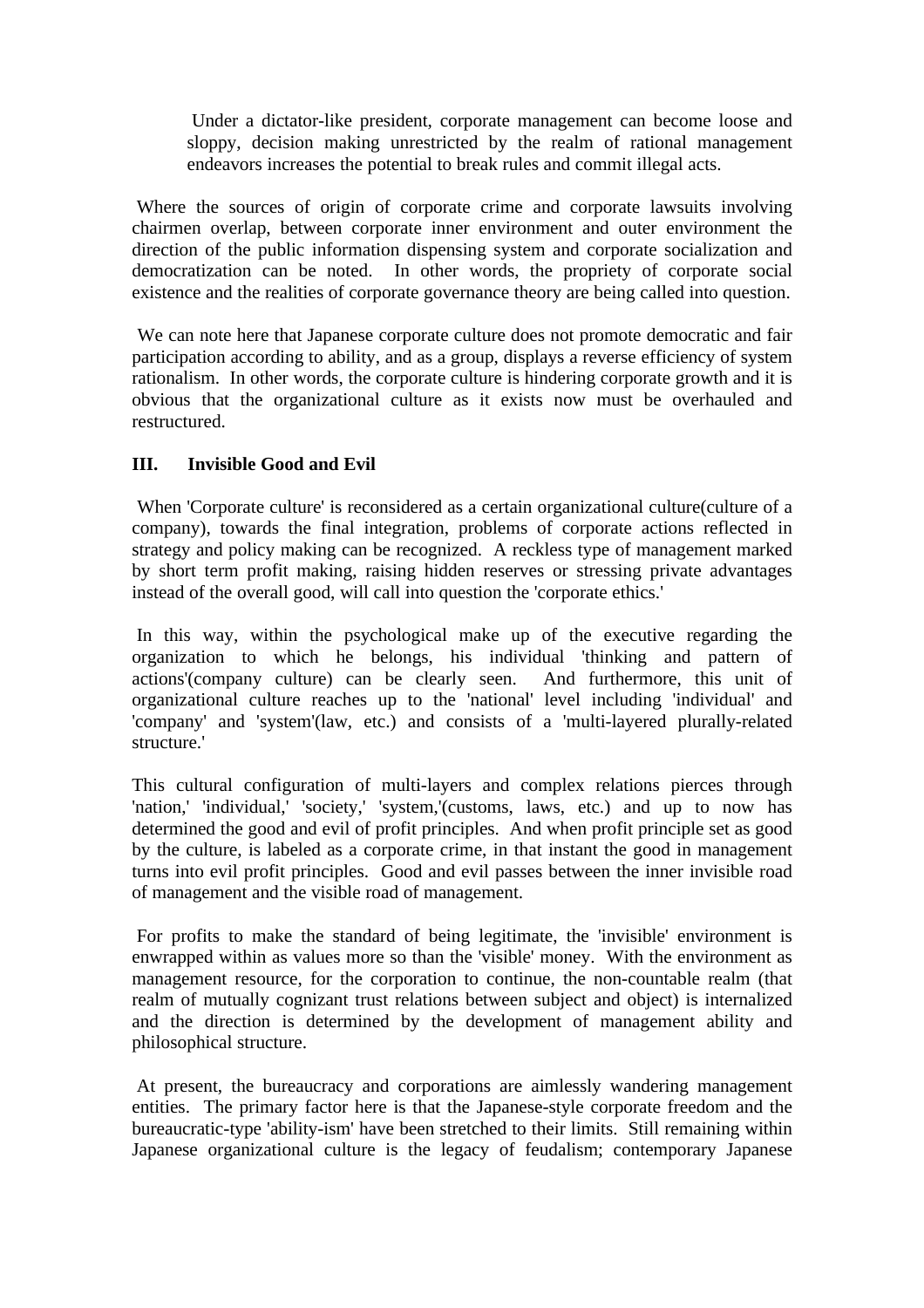bureaucratic organizational character with its systematized authority of group power has as a cultural characteristic the avoidance of responsibility.

And this 'corporate culture' can 'seduce' the growth of corporations. Then again on the other hand, 'corporate culture' has the potential to be a minus factor in its growth. We can point this out as the reverse function of 'corporate culture.' This is due to culture's possessing two faces of the environment's 'releasing' and 'restricting' powers. Also as culture develops, this process envelops the 'affirmation of culture' and the 'negation of culture.' In this way, we must not lose sight of this ecological aspect which culture encompasses within. Important here is that the 'invisible road of management' as 'corporate culture' is the 'living-linked function of liberation and restriction,' also 'within the negation there is affirmation,' and 'within affirmation there is negation,' and this type of positive style (action ability) and freedom(ability to select) are essentially strong. This is why 'corporate culture' has a strategic structural perspective.

 On the other hand, 'corporate ethics' which is woven into 'corporate culture' contains the concept of the normative values and orderliness. For example, regarding corporate social responsibility and at the level of corporate ethics of the executive's work ethics there is the 'Invisible' road of management which stands for the restricting power of the psychological framework of organization and the individual. So in a wider sense, against the 'free selection of culture' is the 'restricting guidance of ethics.'

Then again, the negative stance of culture can bond easily with the restricting power of ethics, in that case 'corporate ethics' can reflect a dogmatism, rigidity and passivity(negative action power, negative selection power).

In comparing 'corporate culture' and 'corporate ethics,' it is possible to divide strategy into active and passive spheres. For example, 'Kaizen' involving restructuring can be analyzed into three stages of 'Input,' 'Process' and 'Output' and at the 'Input' level the action can be termed as a passive conception. In re-engineering also, the input stage is likewise passive. 'Corporate ethics' where it lacks symbiosis in the growth process contains the passivity of restrictions as a basic cultural feature.

On the other hand, in 'corporate culture' the active conception at the output level of action is dominant. Instead of decreasing resources at the input, corporate culture theorists select the ecology of restructuring thinking and action to harness what resources there are at the highest level. However, although the active or positive stance of strategy may be similar in potential ability, the problem pointed out here is that there are differences in the development and direction of ability.

Now as we have developed this theory, let's think over again about the 'culture' and 'ethics' of corporate crime. First, the 'corporate ethics' of the 'Invisible' road of management restricts corporate crime, on the other hand 'corporate culture' of the 'Invisible' road of management appears to promote corporate crime. The 'Active stance of culture' and the 'Passive stance of ethics' have the potential to separate the good and evil of the 'Invisible' road of management. Culture has the two faces of good and evil, and according to the situation can actively contain evil. On the other hand, ethics disapproves of evil, and has one face only to adhere to good. We will continue to develop the discussion about the contradiction of this reality between culture and ethics, while considering the relations of culture and ethics in the origins of corporate crime.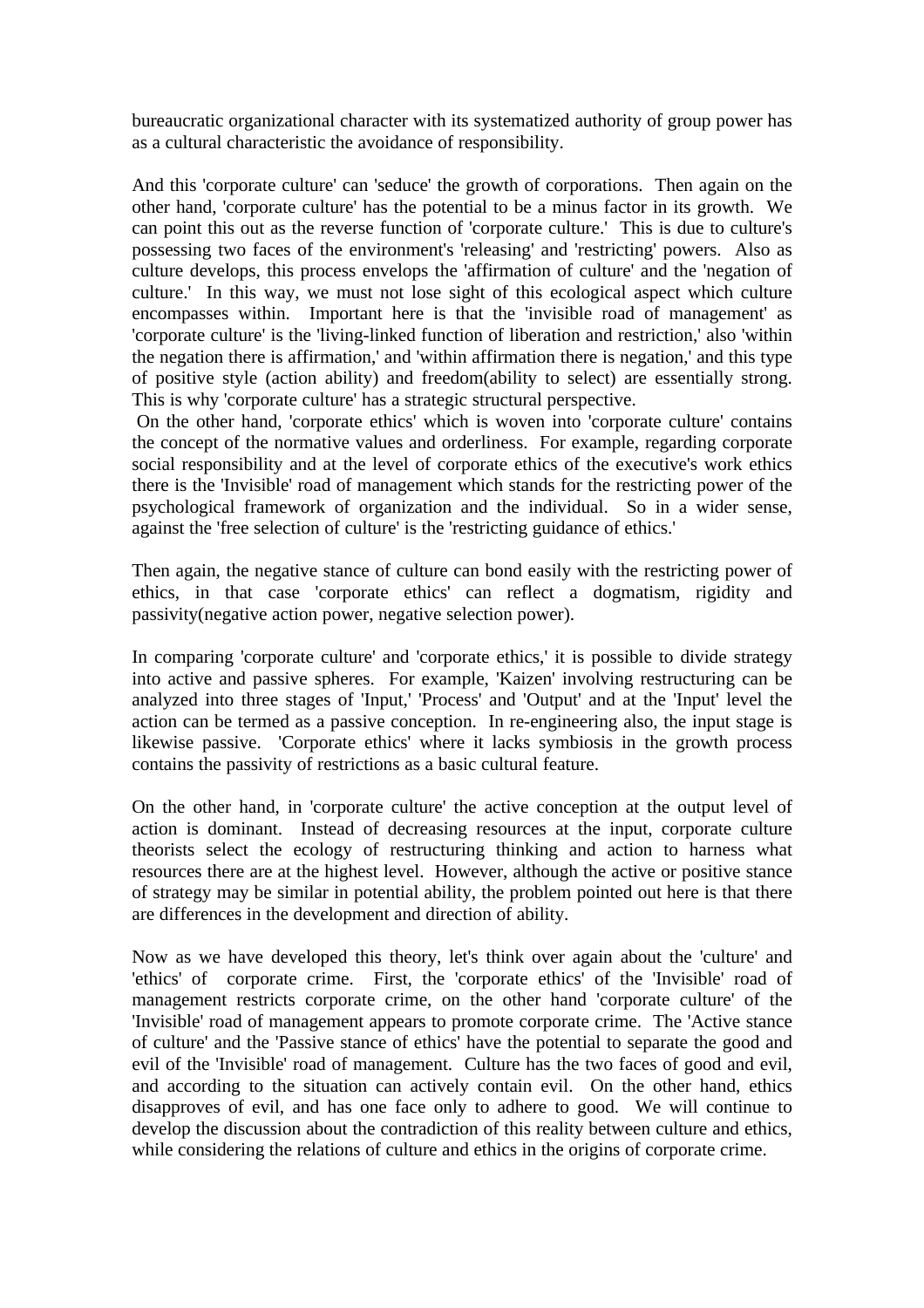#### **IV. Cultural Influences Underlying Structuring Business Ethics**

Limiting the ethical conception to the psychological phenomena, let's analyze the structural aspects of ethics by defining the inner behavioral norms.

One hypothesis here is 'Underlying culture is ethical structuring' in other words, let's examine how in structuring ethics the following, the 'Ability of culture'(cultural power, cultural influence, culture proximity) comes into play.

The 'Invisible' road business executive relates his culture to corporate behavior norms(inner order). Then 'cultural propensity' produces the next problem. According to the self the phenomena of outer side and inner side can be culturally separated, then cultural propensity is evaluated by the differences in its energy resources when its influences are expended in actions and decision making. In such cases, 'individual ranking,' and 'organizational relations' and 'authority of the system' become the primary factors in the differences in 'cultural propensity.'

Then again, the domestic culture not the international culture generally elevates the cultural propensity. Of course, the domestic culture forms the convictions on which behavior is based, and it is the basic influential power in the corporate ethical structuring of each country; regarding theory hypothesis, this is the first axiom.

Next, if the structural aspects of domestic culture are divided into the three cultures of 'Individual,' 'Organization' and 'System' and then by clarifying the bonds between ethics and the logical relations(situation logic) lying within each culture, the cultural power(cultural propensity) within the ethical structure will become clearer.

Now, let's think about the convictions of culture and ethics. Considering Japanese cultural convictions, in the relations with 'company culture' and 'domestic culture' they are structuralized by (1) individual aspects of family bonds, (2) organizational aspects of pseudo-village-type relations and (3) Imperial(Emperor) authority system aspects. This author has always conceptualized Japanese organizational culture in this way with its Japanese cultural features.

Furthermore, this cultural configuration is a complex layered structure with values of 'family,' 'village' and 'Imperial system' and the dual layered structure of cultural power(cultural influences) has formed this 'cultural power of a dual norm.' The opposites of 'back and front,' 'Yin and Yang,' 'affirmation and negation,' 'good and evil,' and 'superior and subordinate,'etc., are moderated as these polar opposites are dismantled within and toward justice, fairness and righteousness; information-sharing movements are vitalized.

'Cultural power of a dual norm' can 'Affirm good and evil at the same time' and tacitly acknowledges the countering theory of back and front. Here we are reminded of that 'Keep a distance and keep quiet(ie: don't give out information)' ways of 'Bureaucratic type ability-ism' related to the pre-modern feudal society. Said in another way, the cultural entity combines tradition, sense of belonging and is firmly rooted in the realities of daily living. On the other hand, the ethical entity in place of the realities of culture is strongly colored by principles. So as a result, management based on the cultural entity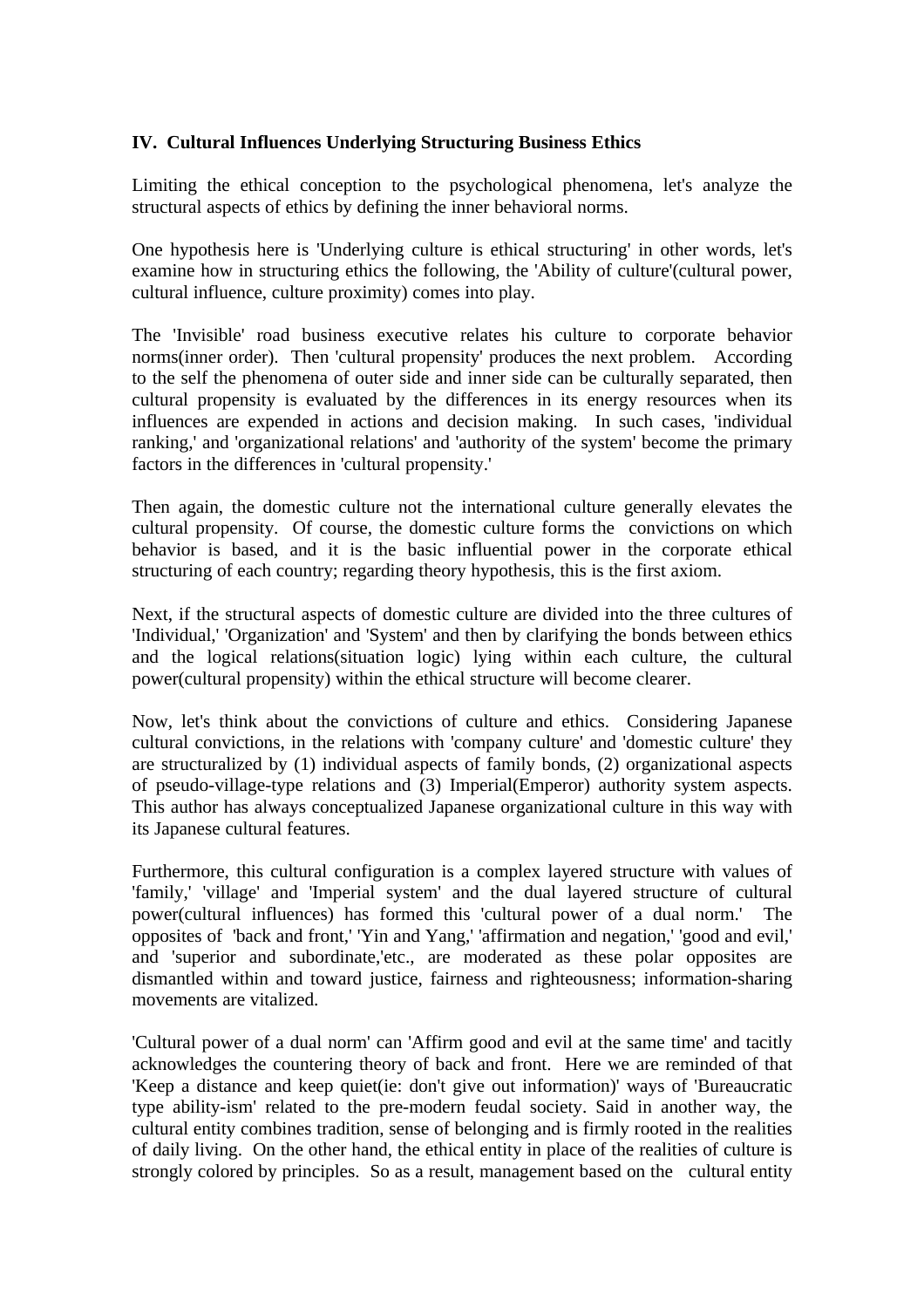is more easily led toward action and behavior that stress the realities and ignores principles.

Certainly the phenomena of longevity in Japan, the quickening pace of the ageing society has contributed to problems of the invisible road of management executive's continuing term of office; in such conditions the hidden cultural power is vitalized. The hindrances are reflected in 'Ama-kudari'(system whereby high level bureaucrats receive executive positions in business and various institutions), factional hiring and placement; in place of a 'Cultural power of justice' the input is a 'Cultural power of injustice' which brake the company culture's vital power. The disturbances caused by this dual norm in company culture can be seen in the existence of the 'Old boys network,' this type of system can serve as a reserve source of corporate crime. Here the cultural entity and ethical entity's fused essence as symbolized by the executive figure who influenced by private or improper relations, along with lessening self control causes the overall organization and system's vital metabolism to falter.

Next, let's clarify the way of Japanese culture's corporate entity as we look at relations between corporate culture and its business ethics and compare them with Western culture's and their corporate entities. As a means to understand the following discussion more clearly, first let's review our work up to now, which touches upon the topic, particularly regarding research in management culture as related to the traditional Japanese family, village, people and nation.

Considering culture as environment, I have proposed frameworks for management environmental theory, management cultural theory, and management anthropology, etc. In that first stage of my work, the theoretical hypotheses were 'As environment changes, so will management' and 'Management can create environment' and in order to construct a framework for management studies I proposed the pre-conditional theories of management in the book Introduction to Asian Management: Contact Point of Asian Culture and Management, Sangakusha, l971. In that book and also prior to its publication at the Academy of Organizational Sciences conference, Gakushuin University, l970, I proposed similar arguments in 'International Management: Chiba Faction Proposal/Development of Japan and Asian Perspectives.' This theoretical hypothesis proposed at the border of life and death, was supported at that time only by my mentor, the late Dr. Nakamura, Tsunejiro, the late Dr. Yamashiro, Akira and Dr. Mito, Tadashi.

Since then, I have continued to present this theoretical hypothesis first back then at international conferences in the U.S., Asia, Europe and then in China and South America and also at various foreign universities and institutions as visiting and research scholar. Having more foreign partners and colleagues in research than in Japan, one of my students who is introducing my theories abroad and has certainly earned acclaim is Masaaki Kotabe, Ph. D., University of Texas/Austin and the first Asian vice president of the Academy of International Business(A.I.B.). Now my academic theories have changed in form, become generalized, and are strangely enough, being re-exported back to Japan(for example: 'Cross-cultural management theory,' 'Comparative cultural management theory,' etc.)

I have made similar presentations of such research themes in Japan. For example, at the Academy of Organizational Sciences, I spoke on 'Monkey Groupings' from my research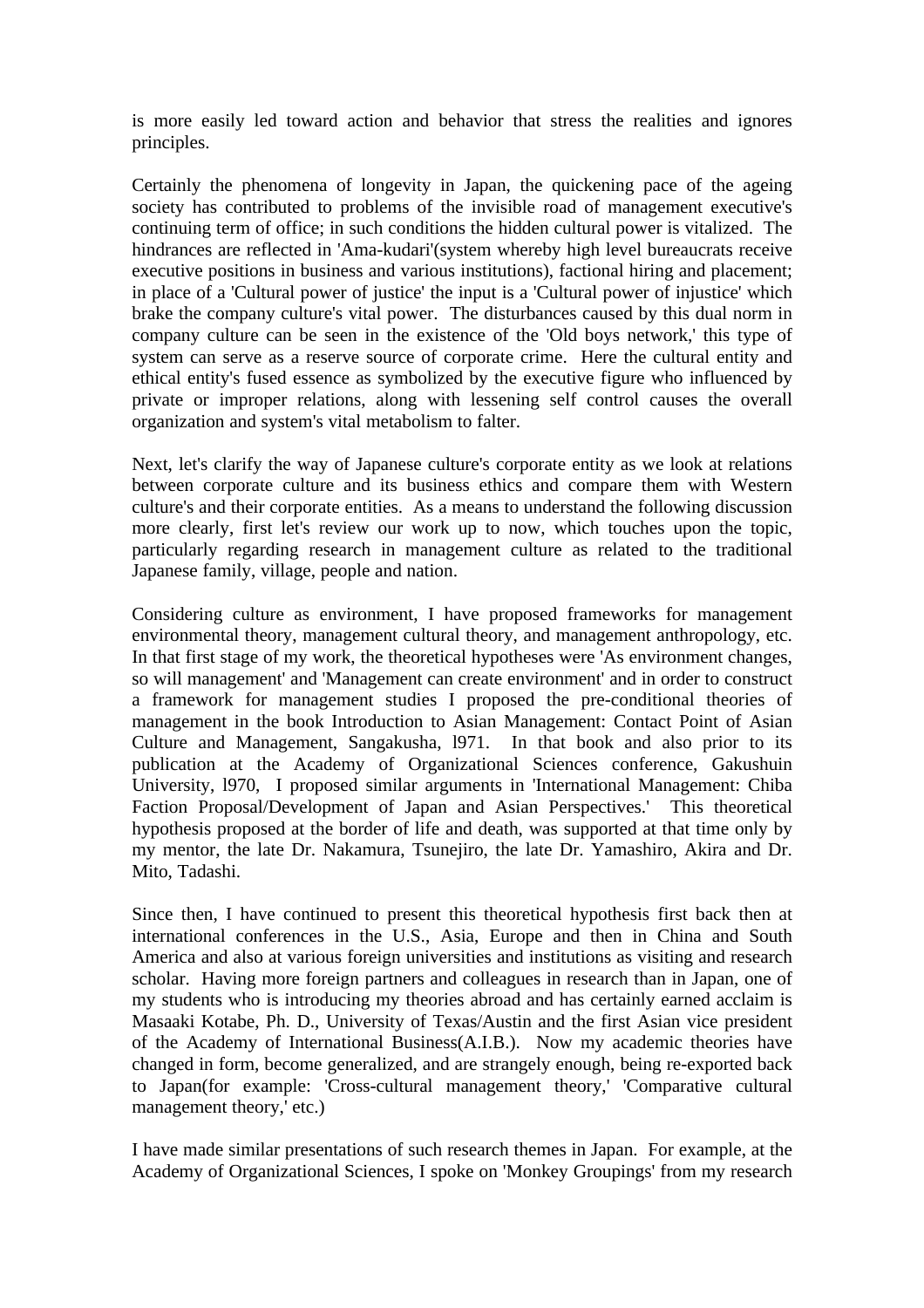work, 'Management Ecology'; at the Academy of Multinational Corporations conference, on 'Educational Theory of Multinational Corporations and Management Ethics'; and at the Japanese Academy of Management Education, on 'Glocalization Theory of Regional Corporations.' Recalling those occasions, these ideas and conceptions were either ahead of their times or very 'foreign.' Then again, unfortunately, there was little understanding of management culture, and no awareness of the strong influences of management culture underlying corporate ethics; the contemporary recognition system just was not there yet. At that time, my research in management ethics was rather than a study of management morals, concerned moreover with motivation and a review of American management studies; and the aim was to determine the links between the indigenous type modernization logic and structuring the management framework of each country with its cultural characteristics and peculiarities.

Regarding relations between culture and ethics we will refer to a joint research with Prof. G. Hofstede and another study with Prof. Fred Luthans. Prof. Luthans is the former president of the American Management Association and also, professor at the G.C.B.A. at the University of Nebraska-Lincoln. At the University of Tilburg, l975, with Prof. Hofstede, Prof. Luthans presented a joint research work which included this writer's cross-cultural management theory; it was a restructuring of his theory of management behavior(contingency theory) and it was presented as 'International Management.' At that time, regarding management ethics and management culture, the three of us shared the same recognition which emphasizes that management ethics includes values(a theory of the significance of cultural meaning). As an extension, in the process of actual research while enveloping cross-cultural into comparative management and comparative organization the statistical analysis methodology of comparative psychology was applied.

Recently, Prof. Luthans and I are conducting research on the cultural influences of ethics. Dr. Luthans is motivated by the University of Nebraska's internationalization programs; report participation as member in various international academic associations, active as speaker in foreign countries and through actual research abroad receives on site direct information from that research environment, aware of differences in the cultural proximity, he can sense their influences on corporate ethics.

Within his arguments, aside from the cultural perspective of ethics; regarding standards of ethics which envelops cultures, he has learned that there are differences between the Western and Japanese frameworks. These can be seen in differences that appear in American/Japanese comparative studies which are due to problem recognition of Japan's dual norm cultural power. The discovery here is that in ethical rightness and justice, the conception of truth, comes from the value norms within that particular culture. And then again, all cultures when culturally analyzed can (1) change, (2) not change and are (3) liable to change; as the peculiarism of these three kinds of movements are explained, basically the structure is one that is hard to change. For example, even if the change is noted in the cultural form, the origin(roots) of that change is something that is hard to change. Then again, this 'hard to change basic structure' is the pivot point phenomenon about which the form that changes(movable system) revolves around and can return to.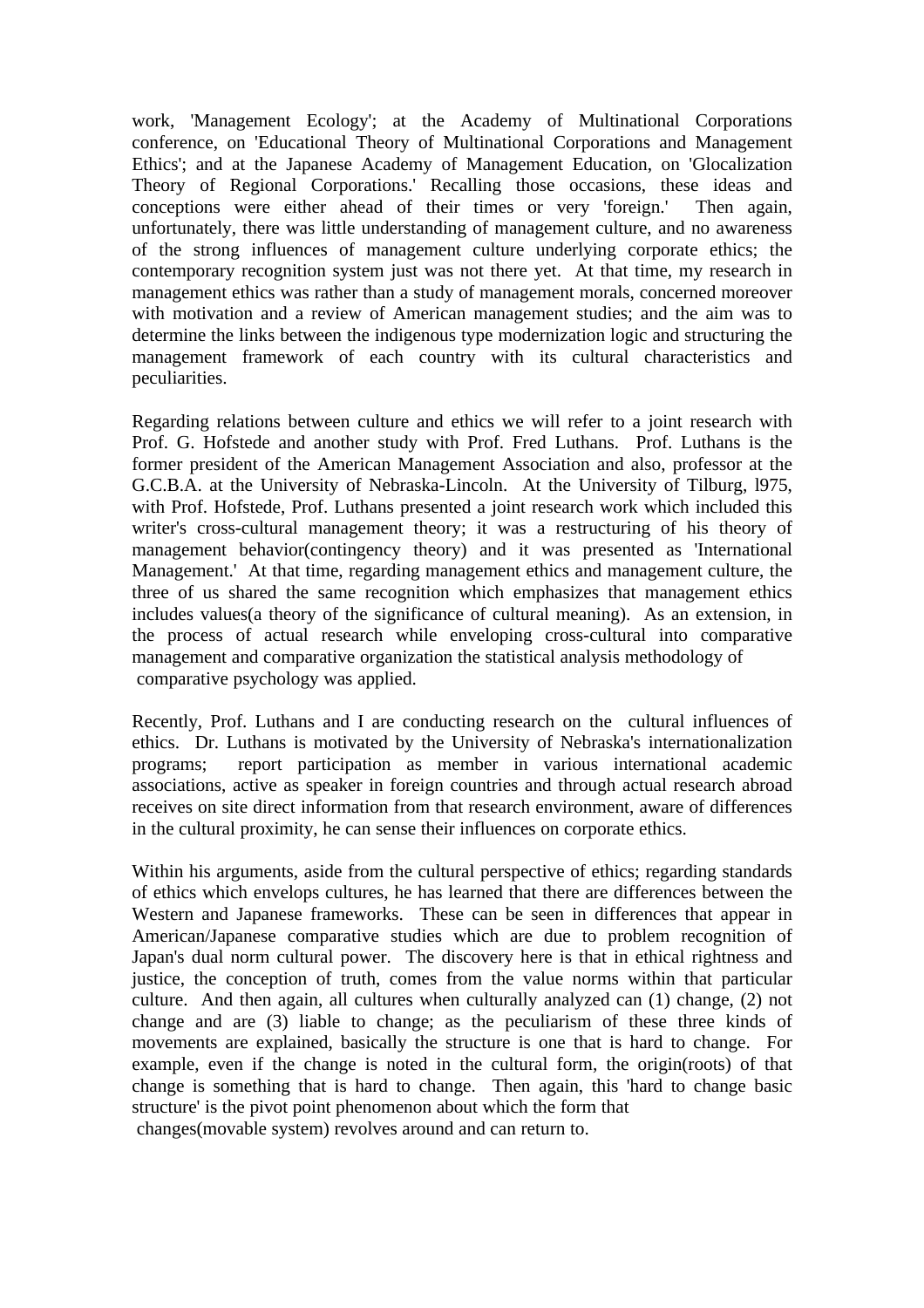So in this way, Japan's corporate ethics is a basic structure of culture with values contained. Japan's organizational culture of its company culture can be described as 'the reasonable of the unreasonable'(animistic energy, remains of man's primal vitality) type of culture/ethics structured form(dual norm of cultural power), supported by the logic of 'family-village-Imperial' system which are origined in a conscious structure of a corporate communal body(pseudo-family-village-people-Imperial organization entity). The result here is that in Japan, management culture and management ethics are difficult to separate clearly due to this vague mixture and this point is the cause for the plus and minus vital power. Having published research results in the past regarding 'familyvillage and Imperial system,' let's proceed on.

 Let's consider the essential aspects of Japan's corporate communal entity which contributes to the vagueness in relations of company culture and company ethics. Here we will look over Japan's capitalism and towards its revitalization consider proposals from a philosophical perspective.

Please refer to Diagram A, 'Causes of Japanese Corporate Crime: Japanese-Type Capitalism and Pre-Modern Background.' This diagram depicts the links between culture and ethics, the origins of Japanese corporate crime, and the differences in the corporate communal entities between the West and Japan. As we consider this foundation which supports corporations, bureaucracy and all of contemporary Japanese society's management organizational entities, we will spotlight and analyze the philosophy of Japanese-type capitalism which is the next subject.

# **IV. The Management Philosophy of 'Grafting' and 'Growing from a Seed'**

The essentials of capitalism affirm the justice of profit in the 'Invisible' road of management. Max Weber-like Protestantism which underlies 'Religious ethics' is 'Social ethics' hence 'Business ethics.' And this consists of an affirmative industrialist's spirit and goal-oriented rationalistic activities accompanied by double entry bookkeeping and scientific statistical methodology.

Therefore, at the roots of Western-style capitalism is 'Management ethics' which is based on 'Religious ethics.' Furthermore, there exists an intellectual populace who universally accept the bonds of religion and management. This kind of social ethical perspective held by the general populace overlaps the corporate inner management ethical perspective; and Western-style capitalism has developed alongside, in the maturing process of the citizens' society.

Japanese-style capitalism was imported directly from the Western-style without the science of religion, and in place traditional ways of thinking(like Shibusawa, Eiichi's Confucian abacus theory) and so forth were applied. This kind of process can be likened to 'grafting a twig on a different tree.' For example, there are parables of this process as in 'Taking the body and leaving the soul,' 'Japanese spirit/Western technology,' and 'Bringing water to one's own paddy-type of selfish behavior.' Stresses, strains and problems can occur when parts here and there are accepted, not the whole package. It seems that contemporary Japanese-style capitalism has continued to drag along the feudal system remains in a pre-modern type capitalism. And the essentials of the Japanese corporate communal entity is an extension of those characteristics.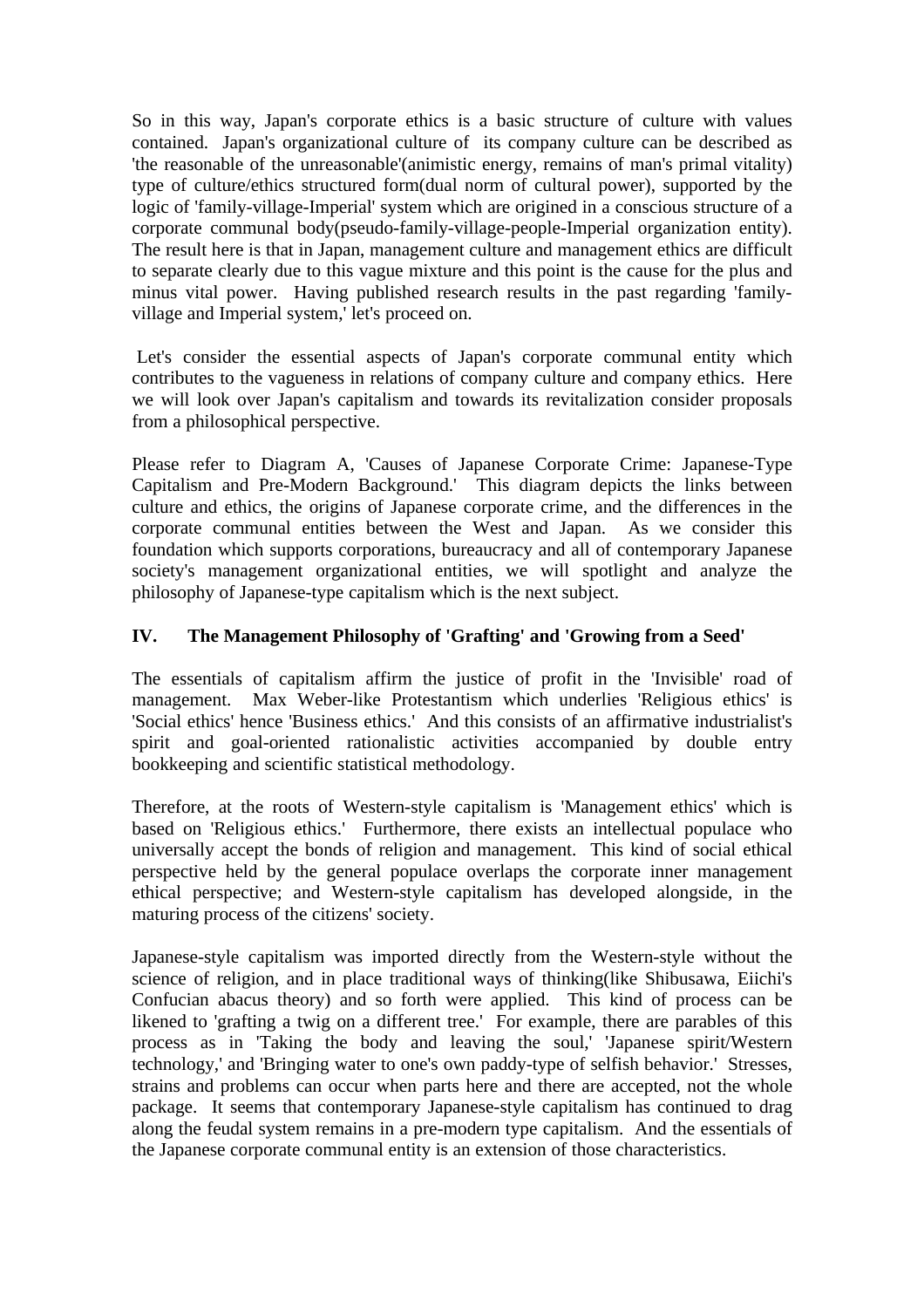The problem is two fold, the tardiness in modernization of the political realm and market along with the lateness in rationalizing the bureaucracy and corporations. While negating the science of religion which should underlie corporations and bureaucracy, the Japanese created 'bureaucratic-creed(religion)' and 'corporate-creed(religion)' just could not serve as that new science-apparently, herein lies the problem of Japanese-style capitalism after the Meiji period(1868-1915). So regarding the structuring of postwar Japanese-style capitalism and citizens' society, recently the perspective has been from deregulation and bureaucratic reform. At last, we have taken this courage requiring adventure!

As Protestantism has championed the freedom of beliefs, acceptance of 'corporate ethics' depends on the understanding of that philosophy within that religion and the indigenous generalization of that philosophy within the general population. As 'corporate culture' becomes 'culture-ized,' the environmental conditions for it to be universally accepted and walk alone require that the corporate entity and business come to the level of the 'sacred and profane' and according to the ability of that individual be reconstructed anew within one's inner life. Said in another way, business can be 'beautified,' made 'common'; this is the natural rhythm, business becomes daily life itself. This conception of Western-style capitalism's spiritual culture and management philosophy has not yet rooted in Japanese-style capitalism.

My research office at home is in the countryside of Shibayama-machi which is surrounded by tall forests of slender 30-year old Japanese cedars. As we look out the window during frequent visits of typhoons, we can see the strong winds whip the trees and eventually the weaker ones unable to withstand the pressure, break and crack. Observing a tall green tree come crashing down, broken by nature's power is an encounter with a learning experience: 'Knowledge is power,' and 'Nature is power.'

As we look for the origin of cultural power in natural philosophy and management philosophy based on fundamentals; let's consider capitalism's spirit from the two logics of 'grafting' and 'growing from a seed.'

## *A. Grafting Hypothesis(Japan is the root/foreign country is the trunk)*

Looking at the Japanese cedars, broken by the typhoons, we find that many of them were grafted about 30 years ago, so although they grew quickly the weaker ones were rotting from within. Then again there were more fallen trees in areas where woodcutters had not cut the surrounding smaller trees. Continuing investigations, where the cedars fall, the sun shines through, the natural forest renews itself, enriched by birds, animals, insects and plants and these new discoveries increase the joy of walking in the forests. Could this 'grafting-type' Japanese-style capitalist spirit be a cause of present day problems? Can the same question be asked of the philosophy of Japan's 'corporate communal entity'?

#### *B. Growing from a Seed Hypothesis(root and trunk are foreign/not Japanese)*

There are l000 year old cedars that have withstood all natural calamities at Sawara city's Katori Shrine and Amatsu-Kominato town's Kiyosumi Temple in Chiba prefecture. Cedars which have grown from the seed are called 'Mishou'(in Japanese, the characters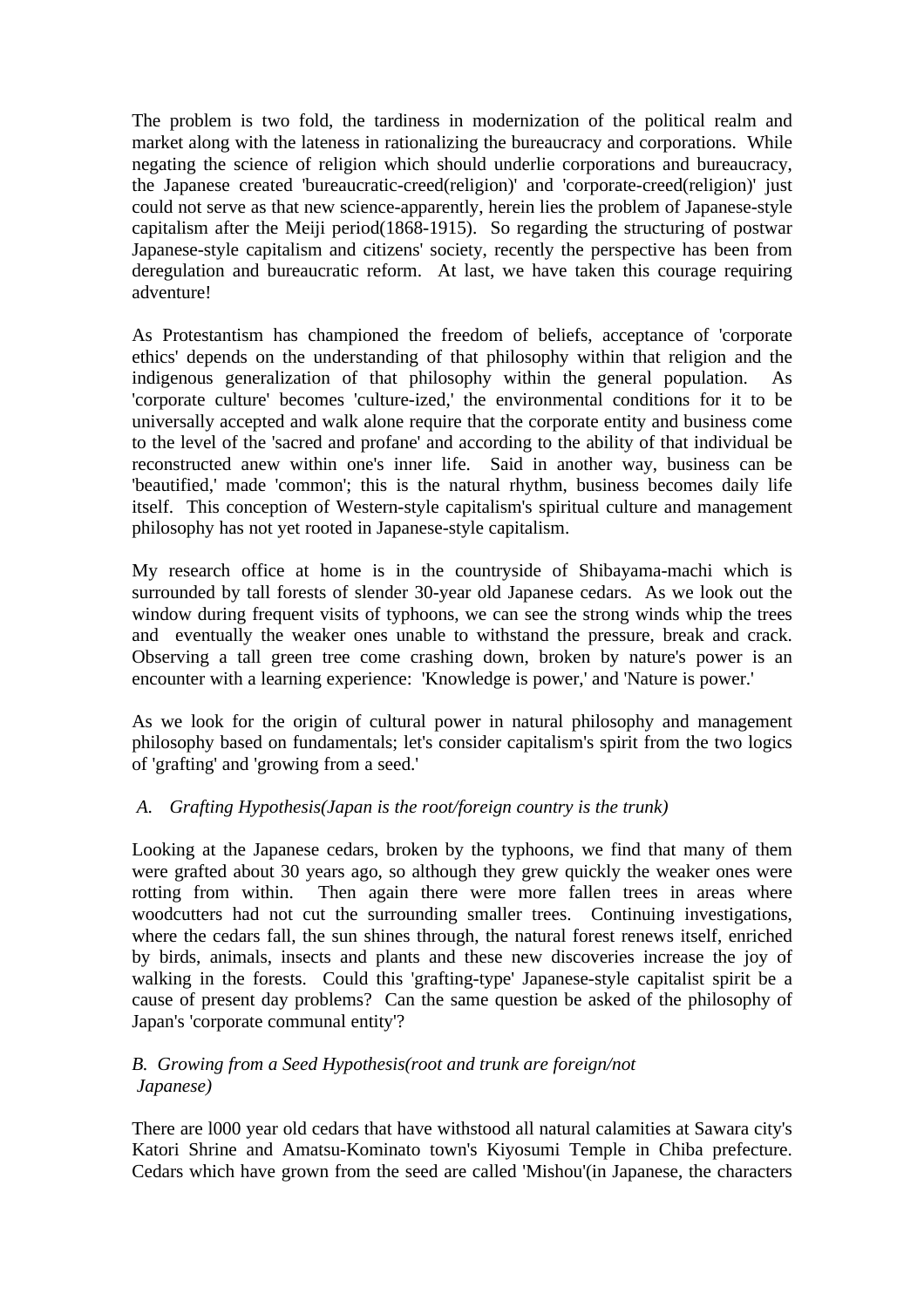mean life from a seed) cedars. They do not grow as quickly as those that are grafted but they have withstood winds, rains and other natural disasters-they have that special 'living power.' Cedars that have grown from the seed carry that meaning symbolized by the potential of continuing life. The management entity of the chain of life has a value information function that can be defined by this hypothesis of 'growing from a seed.' The qualities of freedom, competition, fairness, justice and ability of capitalism 's spiritual ethos can be defined in this 'growing from a seed' hypothesis.

Emphasizing natural philosophy, harmony and symbiosis and returning to basics, we have proposed the 'Cedar Hypothesis' of capitalistic spirit. If Japan's spirit of capitalism is of the aforesaid 'grafting' model then regarding creating short term economic expansion, we'll have to find new roots and new trunks.

Then again, if the 'growing from a seed'(mishou) model describes Japan's capitalistic spirit, through environmental nurturing of the continuing potential, the management entity must be revitalized. Toward this effort, the growth and cycle of roots must be nourished to promote development of the leaves, branches and trunk.

This process will also include digging up the root philosophy. As noted before, referring to ancient teachings in the 'Kojiki' and 'Nihongi' will be part of this process. Through these types of research proposals such as in 'Theory of the seed' along with searching into new areas such as the origins of life, cosmos, earth and in realms of creative myths; we can note that the future movement in management philosophy research is heading toward more diversity and becoming more cross-disciplinary.

Diagram B, 'Growth Theory of Cedar Hypothesis'(A Japanese Cedar Hypothesis) outlines a future direction for Japan's style of capitalism. Also, as an extension, a proposal for a review of the essentials of Japan's corporate communal entity has been made.

## **V. The Management Road of Creativity and Practice**

The revitalization of management can be sought at the point of recognition change from 'Grafting' to 'Mishou' of Japanese-style capitalism. This problem consists of the backbone theory and philosophy of management studies to transcend the environment and deal with, try to improve or find alternate systems of the management communal entity with its deftly hidden organizational DNA(somewhat akin to the AIDS virus).

For example, the value norms of dual norms and dual constructions can interpret the seed of origin and the necessary chain of life. At the extension here, the organizational basic units of corporate communal entity's 'family' concepts are 'lifetime employment system,' 'seniority system,' 'company labor unions,' etc. which create good and bad points and the necessity to put up with this management situation in the good and bad times.

'Family' here stands for 'home,' 'marriage,' 'child raising,' 'retirement benefits' as amenities and security of daily life and at the same time the motivation to protect against the fear and insecurity of their loss.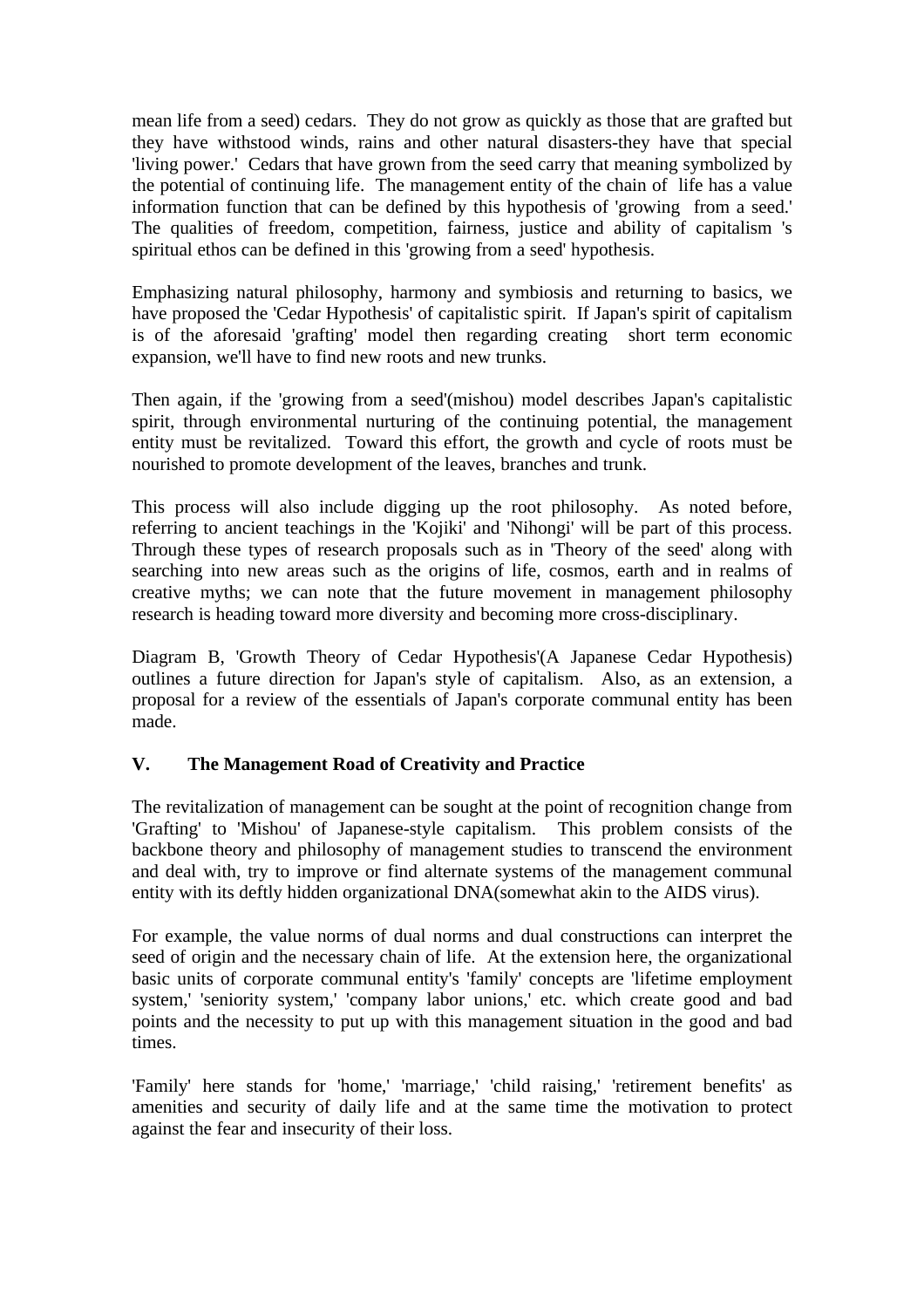The corporate communal entity has constructed the salaried man's orgizational culture, directed toward that meaning of 'family' and can strategically integrate that security and fear into the structure.

In the same way, the logic of 'village' harbors the 'jealousy' and 'competition' at the foundations of the Japanese network of 'family.' The groupism in Japanese management, contains a perspective of competitive individualism very strongly. While living and through research in a Japanese village, I could certainly verify this peculiarity.

As 'family-village' patterns are institutionalized into the corporate communal entity, the opposites of group behavior and individualistic competition have been set as value extensions. So this means that, the corporate communal entity with its dual norm and dual authority fails to democratize, carries remains of feudalism, and has difficulty to rid itself of the logic of the 'family-village' configuration.

So how can we restructure Japan's capitalistic spirit, with its nucleus of Japan's corporate communal entity?

As one way, we could install the fair and just system of competition promoted by the West; go all out by adopting the genuine Western ideals and throw out the Japanese system. Or from the perspective of learning from the South, we could absorb the symbiotic patterns preserved by the late developing countries' philosophical ways and mend our route of modernization. Then there is the pushing to the limits proposal of this writer, which is to develop practitioners who can manage the 'Invisible' road of management.

The invisible road management practitioner returns people to their roots of origin, delving into thoughts going back to the birth of earth, and at the origin level of culture, logic and philosophy can set humanity, earth, corporations, governments and world into a monistic philosophy and manages in that way.

The writer's invisible road of management has been encompassed in the works and reports so far presented in 'Management Culture Theory,' 'Management Anthropology,' 'Management and Religion' and through actual practice as in projects concerning 'Town Building and International Management,' 'Internationalization of Regional Studies,' 'Cosmos and Town Building' and 'Narita Airport Regional Promotion,' etc. I have verified these conceptions therein. Believing that the truth can be glimpsed at the border of life and death, toward that direction research projects have been constructed as events. This continues to be the writer's research methodology. Within the development of events, theory hypothesis is constructed; then proceeding to lead in the execution of the event I have verified that theory, herein is my academic stance and my research methodology.

This accumulation of practical research projects have developed by theoretical hypotheses the defining framework of invisible management road. The defining framework of invisible road of management and management culture theory(management anthropology) have a common factor; they can be proposed together within the basic concepts of contemporary management studies.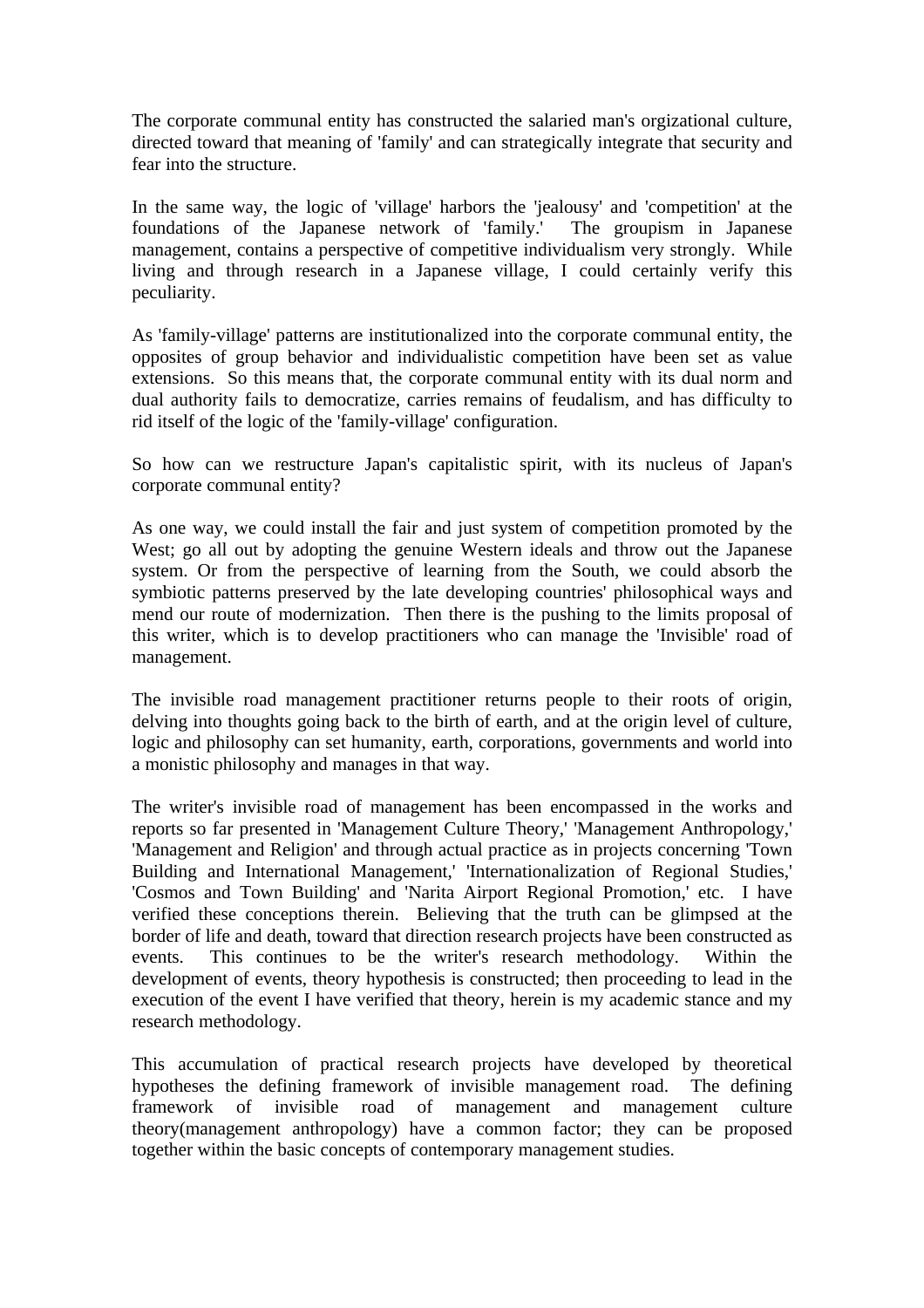The invisible road of management includes:

- (1) The management of war and peace
- (2) The process of self-negating opposites
- (3) Chaos is the inner cosmos

The invisible road management practitioner while instituting the above theoretical hypothesis framework, works toward solving contemporary management problems from their root origins, by creating the stage, acting on that stage himself/herself, drawing in the spectators to enjoy the action together, thereby verifying the theory hypothesis' origin of life. That is how the policy science is developed.

The problem solving pattern of the invisible road of management can be explained in the three stages of : (1) Encounter, (2) Puzzled and (3) Celebration(transcending).

This research perspective was nurtured at the borderline of life and death, toward the conception that 'academism is power' through practical application there are (1) Liberalism(open), (2) No boundaries and (3) Transcending ethos.

Within that research methodology, there are folk culture studies, anthropology, and phenomenology, with their overall statistical relations stressed. From the on site perspective there are: (1) Intuition of phenomena, (2) Stop decision making and (3) Intuition of the essence; and structuring of this research stance is a necessary condition. When a light can be made to shine purely on what remains of our primal , animistic vitality then this type of seeing and sensing academism can develop.

Japanese capitalism carries the welfare face of socialism, along with both of these 'isms,' there is the third economic social system of lifetime employment which has continued to develop alongside. And this package has contributed to Japan's economic growth; certainly its utility can not be dismissed.

However, as a historical process, we are faced with the task to restructure for new and different times. The lifetime employment system is strained and becoming difficult to maintain. By diversifying the invisible road of management with a courage to adventure and a structure to liberate and make allowances; then through practical application of this philosophy toward the restructuring of the essence of the corporate communal entity we can verify the hypotheses through action.

Event development(human drama) is one process. New markets, new technology, new products, new organizations and new management are invisible road of management's images. Managing spirit, creating philosophy, changing 'nothing to something,' the invisible road of management is not mystical but has structured cosmos reasoning(chain of life) into environmental management.

As explained before in the 'Mishou' Japanese cedar hypothesis, we must cast aside the short term effectiveness of the visible road of management, then transcending organization, region and even the earth, we must think in terms of a natural management entity. Then certainly an environmental entity type management philosophy will next be structuralized. Included will be an origin of life type economic cycle theory structuring the cosmos and a utility of limited resources theory which will lead toward